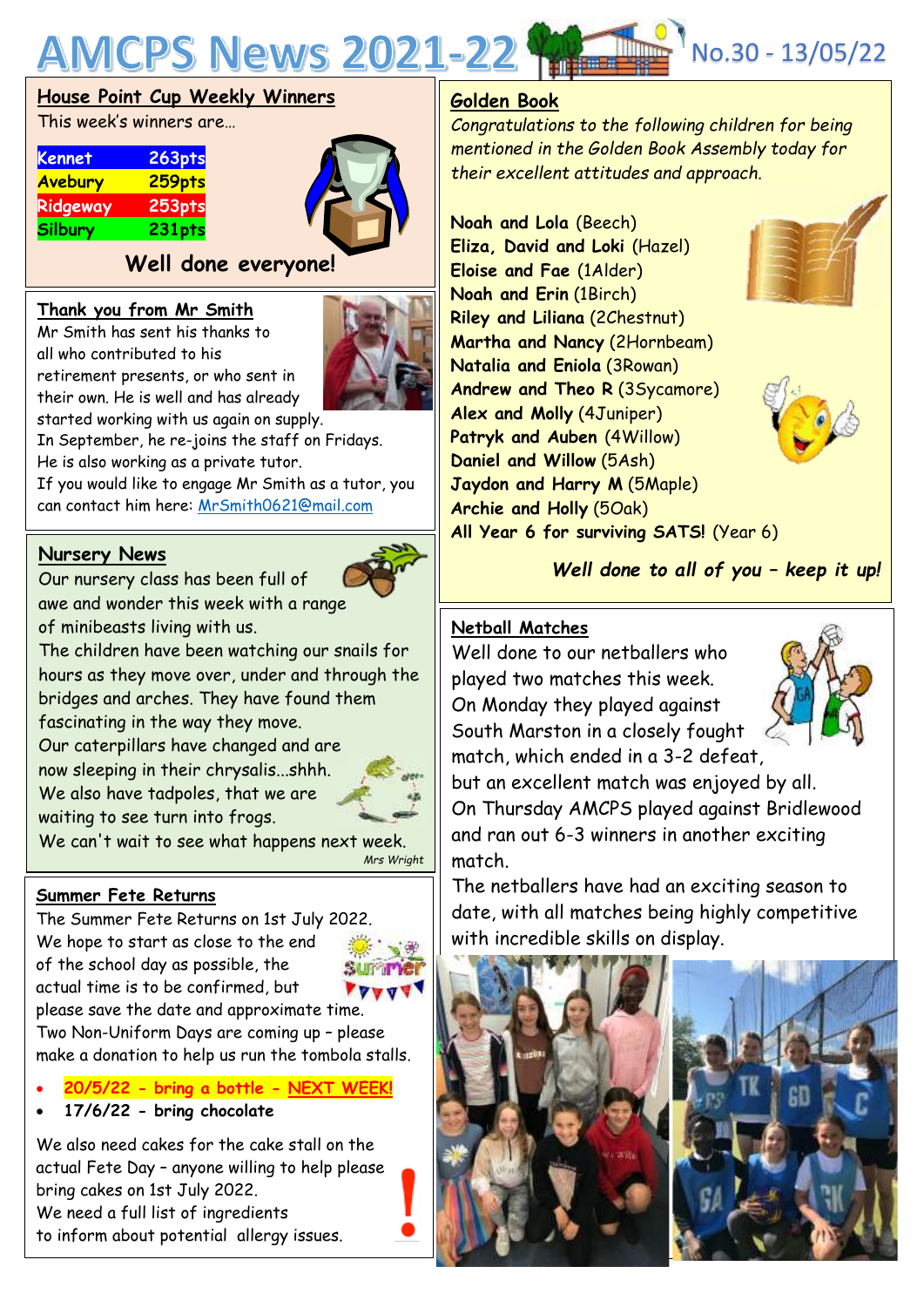## **Discos are Back** *(Repeat Item)*

## Here is how they work…

## *The Reception, Year 1 and Year 2 disco starts at 5pm***.**

Parents bring the children in the foyer, pay £3 and leave them at the school hall. **Please take jackets and coats away with you.**

The children will have the chance to have a drink (water or squash) and biscuits. **At 6pm** please queue up outside to be let in the front door, where you will be guided round a one-way system through the hall to collect your child.

## *The Year 3,4,5,6 disco starts at 6.15pm.*

Parents bring the children in the Community Room fire door (next to the Nursery Gate), pay £3 and leave them with the staff there. **Please take jackets and coats away with you.** The children will have the opportunity to buy snacks while at the disco, so they will need some extra money if they want to do this. Squash, water and biscuits will be available free of charge.

**At 7.30pm** please queue up outside to be let in the front door, where you will be guided round a one-way system through the hall to collect your child.



## **ALL children of ALL ages MUST be dropped off and picked up by an adult.**

## **More Fibre Network Work Coming**

There will be digging taking place on the pavements outside homes on Swift Avenue, Joyce Close and Cobbett Close next week. Residents have been written to, asking them to keep their cars off pavements.

It goes without saying, that cars should not be on pavements anyway, but please help by staying off the pavements during this time, as well as staying away from people's driveways.

## **Year 6 Cake Sale**

The children in Year 6 always do a few events in the summer terms to raise funds for their end of year celebration day.



They start with a cake sale at 1.30pm on Friday 27th May (the last day of term).

They will hold it on the pitches.

Keep the date in mind and watch out for the cake sale in two weeks' time. Help the Year 6 children raise some funds and start your half term holiday with cake!

## **DATES Reminder…**



Please see page 4 for another reminder of dates and events coming up in terms 5 & 6. You can always check the [calendar](https://www.abbeymeads.swindon.sch.uk/_files/ugd/64c1c7_0e176d3798b141f2a49e24144210a91d.pdf) on our website.

*School Term Dates for the next two years are on the website (Plus the School Closure TD days for next year) <https://www.abbeymeads.swindon.sch.uk/diary-dates>*

## **Vandalism / Antisocial Behaviour**

We are sad to report that we have had two weeks of theft, vandalism and antisocial behaviour happening on our school site. We have had milk stolen, criminal damage and nuisance behaviour from youths breaking into the school site. CCTV footage and police follow up means we are hopefully on top of the situation – for now. We have been asked by the police to request that any local residents call 999 if they hear any sounds of vandalism or antisocial behaviour outside school hours.

**Year 1 Assemblies NEXT WEEK!**

Letters have already been sent to parents of children in Year 1, so you



should already know that these assemblies will be done separately. Alder's assembly is at 9am and Birch will do their assembly at 9.45am. As a reminder, please continue to wear masks, as the assemblies are indoors, we will space out the chairs for comfort and better viewing.

## **FAMILY LEARNING EVENT – 29th June**

Family Learning events return with an hour of **STORYTELLING***. Join us after school between 3.15-4.15*



*on 29th June to hear stories by Neil Griffiths, Mr Buckley and other story related activities. Save the date now and watch your weekly newsletter for more information nearer the time.*

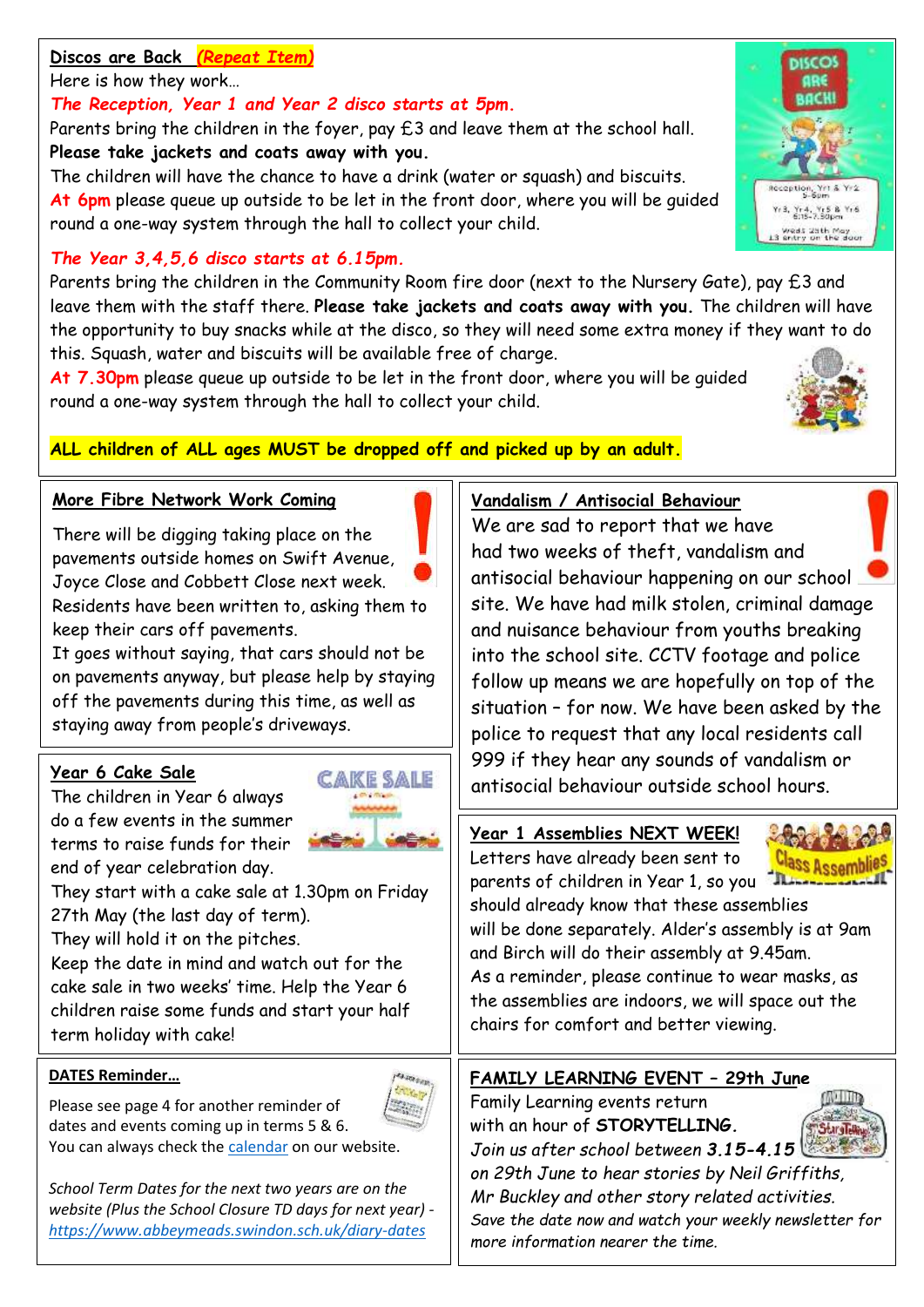## NEXT WEEK!! Please bring in all your unwanted fabric/belts/shoes







www.bag2school.com



follow us on Facebook

# Ournext Bag2School collection has been arranged for

## Wednesday 18th May 2022 before 9am outside the Community Room (by staff car park)

Any questions - please ask Tracy Badger in the School Office

# www.bag school.com